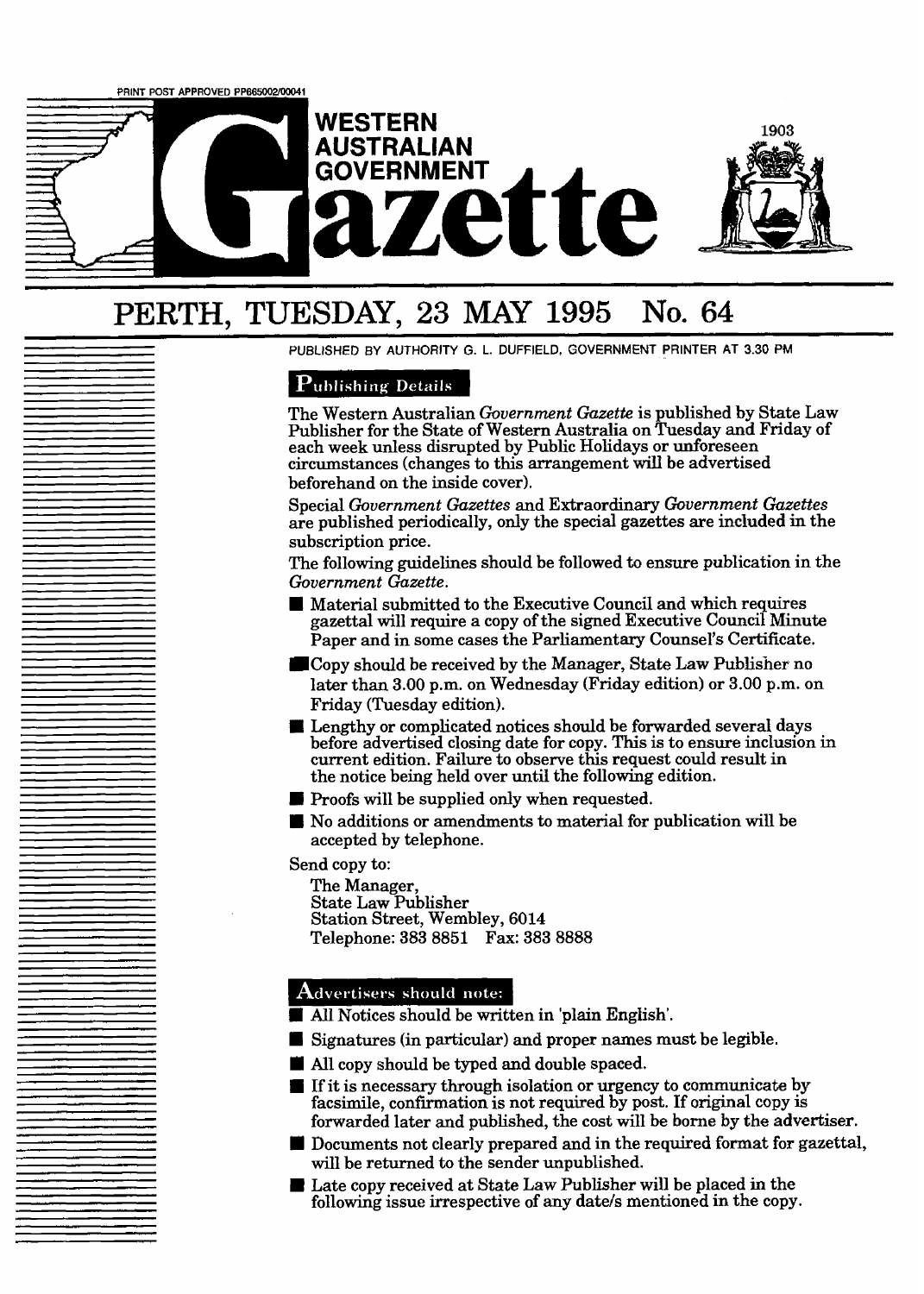## **IMPORTANT COPYRIGHT NOTICE**

O **State of Western Australia** 

**This work is copyright. Apart from any use as permitted under the Copyright** *Act* **1968, no part may be reproduced by any process without written permission from the Government Printer, State Law Publisher. Inquiries should be directed to the Manager, State Law Publisher, P.O. Box 38, Wembley, W.A. 6014.** 

## **Advertising Rates and Payments**

INCREASE EFFECTIVE FROM 1 JULY 1995.

Deceased Estate notices, (per estate)-\$16.00

Real Estate and Business Agents and Finance Brokers Licences, (per notice)--\$3 7.30

Other Public Notices Section articles \$37.30 (except items of an exceptionally large nature, then arrangements will be made for invoicing).

All other Notices

Per Column Centimetre-\$7.40

Bulk Notices-\$137.00 per page

| <b>COUNTER SALES 1995-96</b><br>(As from 1 July 1995) |        |
|-------------------------------------------------------|--------|
| Government Gazette-(Special)                          | 2.30   |
|                                                       | 2.30   |
|                                                       | 4.60   |
|                                                       | 13.00  |
|                                                       | 11.60  |
|                                                       | 202.00 |

## **NEW CLOSING TIME FOR GOVERNMENT GAZETTE COPY**

Customers are to note closing time for lodging gazette copy with State Law Publisher will alter from the edition published on Friday 2 June 1995.

The new closing times will be:

12 noon on Wednesday for the Friday edition; and 12 noon on Friday for the Tuesday edition.

If you require further information please contact Mr John Thompson, phone 383 8851,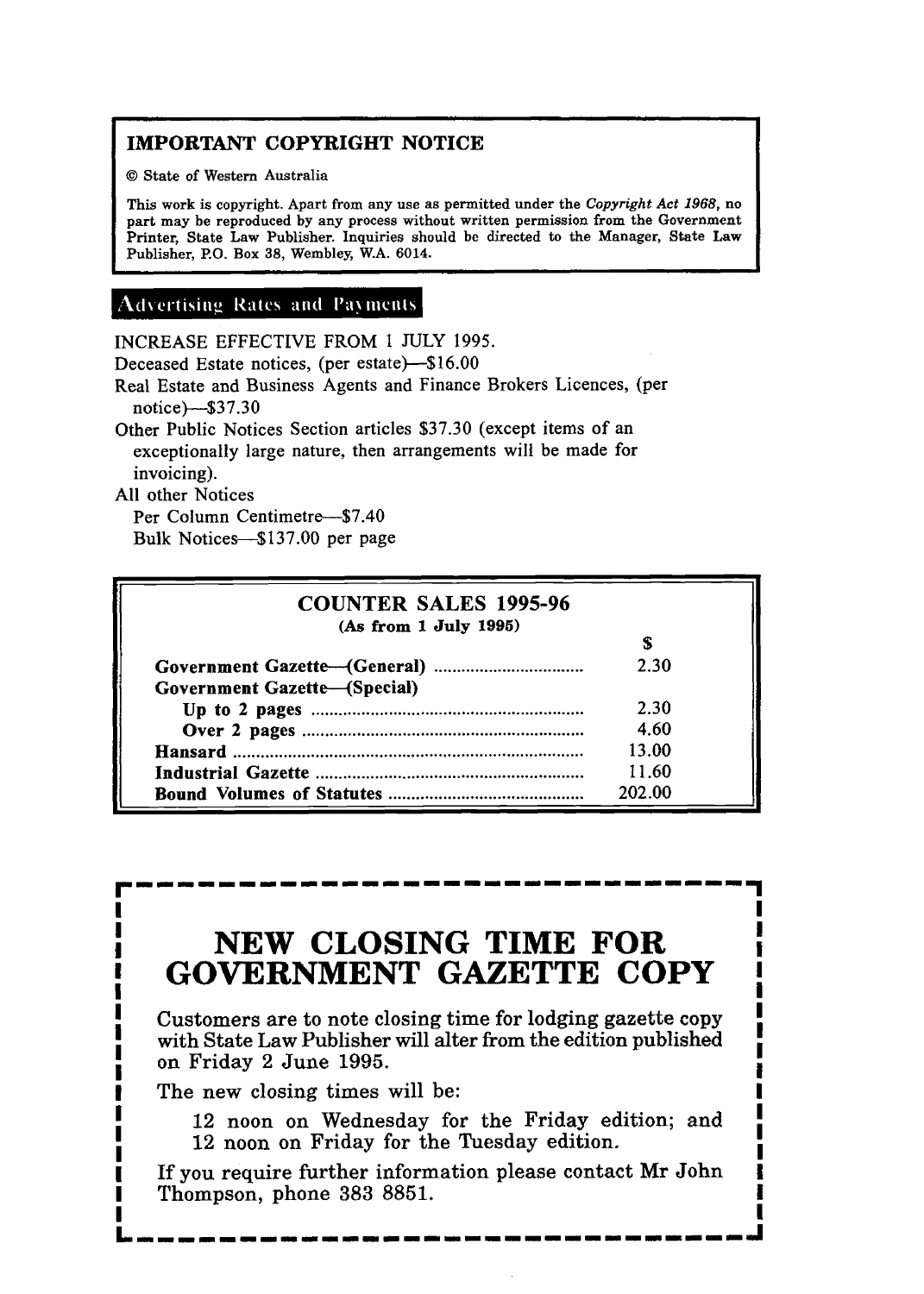#### **FISHERIES**

#### **F1401**

### **FISHERIES** ACT **l906**

#### SOUTH COAST PURSE SEINE **LIMITED ENTRY** FISHERY **AMENDMENT NOTICE** 1995

Notice No. 708

### **FD** 400190.

Made by the Minister under section 32.

#### **Citation**

**1. This** notice may be cited as the *South Coast Purse Seine* **Limited** *Entry Fishery Amendment Notice 1995.* 

#### **Principal notice**

2, **In this** notice the *South Coast Purse Seine Limited Entry Fishery Notice 1994 Notice No.* **636\*** is referred to **as** the principal notice.

#### **Clause S amended**

**3.** Clause **3** of the principal notice is amended by deleting the item commencing **"unit"** and **substituting** 

- " "unit" in relation to a-
	- (a) Zone 1 unit means 7 tonnes of small pelagic fish;
	- (b) Zone 2 unit means 7 tonnes of small pelagic fish;
	- (C) Zone **3** unit means 8.5 tonnes of small pelagic fish; ".

*[\*Published in the Gazette of 22 Febmry 1994.1*  Dated **this** 16th day of May 1995.

MONTY HOUSE, Minister for Fisheries.

#### **F1402**

#### **FISHERIES ACT 1905**  PART IIIB-PROCESSING **LICENCES**

FD 629/91, V2.

The public is hereby notified that in accordance with section 35CA of the Fisheries Act **1905,** I have **refused** the amendment of the Processors Licence number 1182 issued to Mulataga Aquaculture **to**  allow the processing of Southern Rock Lobster at Block E Warehouse **1** Market City, **Cnnning Vale.** 

In accordance with the provisions of section **35K** of the Fisheries Act **1905,** any person aggrieved by this decision, may within fourteen days after publication of this notice, appeal against the decision or order by serving on the Minister for Fisheries a statement in writing on the grounds of their appeal.

P. P. **ROGERS,** Executive **Director.** 

### HERITAGE COUNCIL OF W.A.

#### **HR401**

#### **HERITAGE OF WESTERN AUSTRALIA ACT 1990**

NOTICE OF **INTENTION** TO ENTER PLACES IN THE **REGISTER** OF **HERITAGE PLACES**  The Minister for Heritage, Richard **Lewis,** JP, **MLA, has** directed pursuant to section 47 **(1)** of the Heritage of Western Australia Act 1990 that the places described in Schedule **1** be **entered** in the **Register** of

| Heritage Places on a permanent basis.<br>Schedule 1 |                                   |                                                                                                                   |
|-----------------------------------------------------|-----------------------------------|-------------------------------------------------------------------------------------------------------------------|
| Place                                               | Location                          | Land Description                                                                                                  |
| <b>Edenvale Group</b>                               | Henry Street, Pinjarra            | Reserve 36703 being the whole of the<br>land comprised in Pinjarra Lot 316.                                       |
| Perth Town Hall                                     | Cnr Hay and Barrack Sts,<br>Perth | Perth Lot B17 being the whole of the<br>land comprised in Certificate of Title<br>Volume 273 Folio 160.           |
| <b>Wesley Church</b>                                | Cnr William and Hay Sts,<br>Perth | Lot 21 on Diagram 41349 being the<br>whole of the land comprised in<br>Certificate of Title Volume 1375 Folio 34. |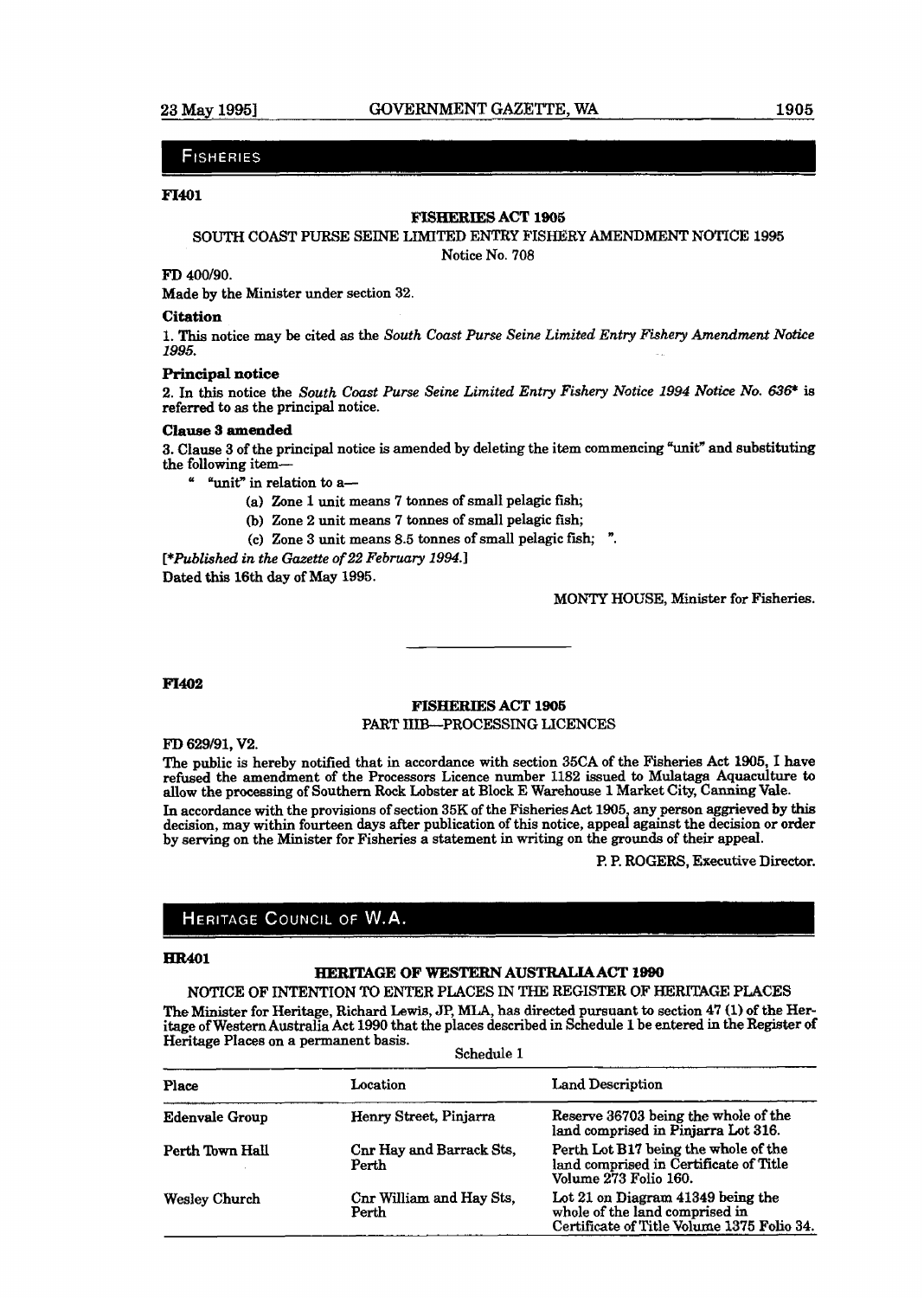| Schedule 1-continued                 |                                                  |                                                                                                                                   |
|--------------------------------------|--------------------------------------------------|-----------------------------------------------------------------------------------------------------------------------------------|
| Place                                | Location                                         | Land Description                                                                                                                  |
| Commonwealth Bank<br><b>Building</b> | <b>Cnr Murray St and Forrest</b><br>Place, Perth | Perth Lots Pt V13, V14, V15 and V16<br>being the whole of the land comprised in<br>Certificate of Title Volume 1737 Folio<br>866. |

**The** Minister for Heritage, Richard **Lewis,** JP, **MLA,** has directed pursuant to section **47 (1)** of **the** Heritage of **WesternAustralia** Act **1990** that the places described in Schedule **2** be entered **in** the Register of Heritage Places as interim registrations.

**The** Heritage Council of Western Australia hereby gives notice of the interim registrations and invites submissions on the matter. Submissions must be in writing and should be forwarded to the following address not later than **18 July 1995.** 

**The Diredor, Office** of the Heritage Council **292 Hay** Street, East Perth WA **6004.** 

Schedule **2** 

| Place                                            | Location                           | <b>Land Description</b>                                                                                                                                                                                          |
|--------------------------------------------------|------------------------------------|------------------------------------------------------------------------------------------------------------------------------------------------------------------------------------------------------------------|
| Congregational Hall and<br>Congregational Church | 262-264 Stirling Hwy.<br>Claremont | The whole of Lot 201 on Diagram 82206<br>comprised in Certificate of Title Volume<br>1953 Folio 875, and the whole of Lot 202<br>on Diagram 82206 comprised in<br>Certificate of Title Volume 1953 Folio<br>876. |

Dated this 23rd day of May **1995.** 

IAN BAXTER, Director, Office of the Heritage Council.

### **LAND ADMINISTRATION**

#### **LA401**

#### **LOCAL GOVERNMENT** ACT **1960**

DECLARATION OF CLOSURE OF STREETS

Made by the Minister for Lands Under Section **288A** 

At the request of the local governments nominated, the streets described in the Schedule are now declared to be closed.

#### SCHEDULE

- **City** of Armadale **(DOLA** File No. **101911993;** Closure No. **A520).**  All that portion of Stone Street (Road No. **8998)** as shown bordered blue on Crown Survey Diagram **92234.**  Public Plan: **BE 33(2) 22.40**
- Shire of Busselton (DOLA File No. **338811986;** Closure No. **B1354).**  All that portion of Siesta Park Road (Road No. 115) now comprised in Office of Titles Diagram **88824.**  Public Plan: **BF29 (2) 18.35.**
- City of Kalgoorlie-Boulder (DOLA File No. **238U1994;** Closure No. **K1102).**  AlI **that** portion of Gregory Street now contained in Boulder **Lots 4645** and **4645** on DOLA **Crown**  Survey **Diagram 92102.**  Public **Plan: CF37 (2) 29.34.**
- Shire of West Arthur (DOLA File No. **302911985;** Closure No. **W1352).**  All that portion of Cordering Road North (Road No. **7049)** as shown bordered blue on **DOLA** Plan 16956.<br>Public Plan: Darkan S.E 1,25,000

Blackwood River **N.E 1,25,000**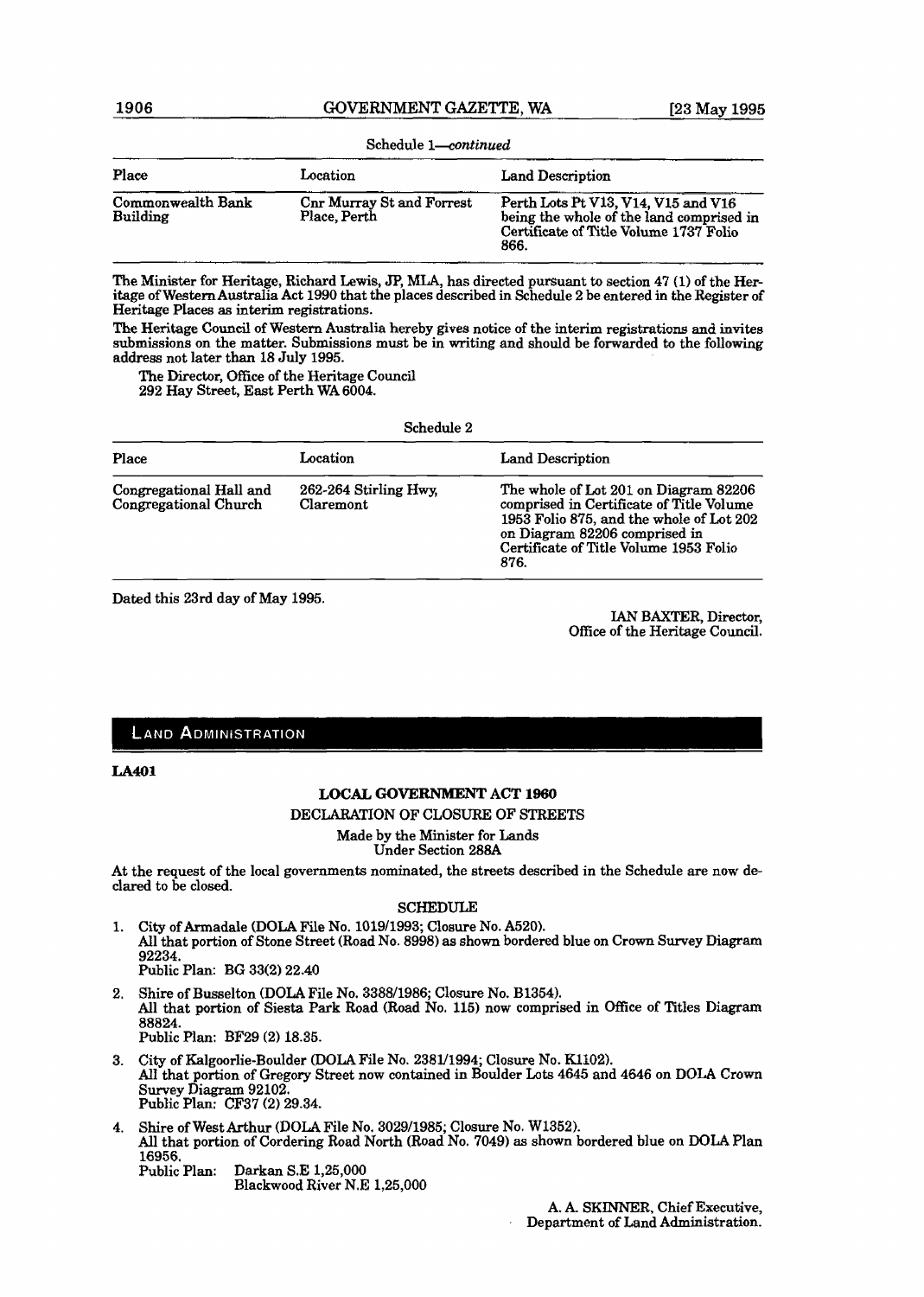#### LA402

Schedule No: A15/1995 **POLA 70/1995.**<br> **Exco.** No. 0455.

#### **LOCAL GOVERNMENT ACT 1960**

#### **PUBLIC WORKS** ACT 1902

#### NOTICE OF RESUMPTION OF LAND

For the purposes of the public work described in the Schedule, the land described in the Schedule ("the resumed land") has been set apart, taken or resumed. A plan and a more particular description of the resumed land may be inspected between 8.00 a.m. and 5.00 **pm.** on working days at: Department of Land Administration, Midland Square, Midland. The resumed land shall, by force of the Public Works Act 1902 and Local Government Act 1960, be vested in Her Majesty for an **estate** in **fee** simple (except those lands being under the LandAct or dedicated or reserved for a public purpose, which will be vested in Her Majesty absolutely) for the public work, freed and discharged of all **trusts,** mortgages, charges, obligations, estates, interest, right-of-way, or other casements whatsoever.

Schedule

l. Public Work: Widening of Abrolhos Street (Road No. 18724).

Local Authority: City of Geraldton

Plan/Diagram No. showing Land resumed: Diagram 91886

Council Resolution Date: 27 **July,** 1994.

DOLA Ref: 2609/1994

| Owner or Reputed                   | Occupier or Reputed | Description                                                                                                           | Area              |
|------------------------------------|---------------------|-----------------------------------------------------------------------------------------------------------------------|-------------------|
| Owner                              | Occupier            |                                                                                                                       | ${\rm (approx.)}$ |
| Mario Faugno and<br>Corazon Faugno | M and C Faugno      | Portion of Lot 25 on Plan 838<br>being part of the land contained<br>in Certificate of Title Volume 1643<br>Folio 291 | 18m <sup>2</sup>  |

2. Public Work: Widening of Daronghs Road (Road No. 13346).

**Local** Authority: Shire of Bridgetown-Greenbushes

Plan/Diagram No. showing Land resumed: Plan 18673

Council Resolution Date: 27 August, 1993.

#### DOLA Ref: 793/1994

| Owner or Reputed                | Occupier or Reputed | Description                                                                                                             | Area                     |
|---------------------------------|---------------------|-------------------------------------------------------------------------------------------------------------------------|--------------------------|
| Owner                           | Occupier            |                                                                                                                         | $\qquadmathbf{approx.})$ |
| Robert Harry<br>Coleman Hesketh | R H C Hesketh       | Portion of Nelson Location 12847<br>being part of the land contained<br>in Certificate of Title Volume 1343<br>Folio 14 | 6236m <sup>2</sup>       |

April 26,1995.

May 9, 1995.

GEORGE CASH, Minister for **Lands.** 

DAVID K. MALCOLM, The Lieutenant-Governor and deputy of the Governor.

#### ROAD DEDICATION

It is hereby notified that the Minister for Lands **has** approved, pursuaat to Section 288 of the Local Government Act, the dedication as public street the roads in the various Municipalities **as described** in *the* abovementioned resumption notices.

By Order of the Minister for Lands,

Dated this 23rd day of May, 1995.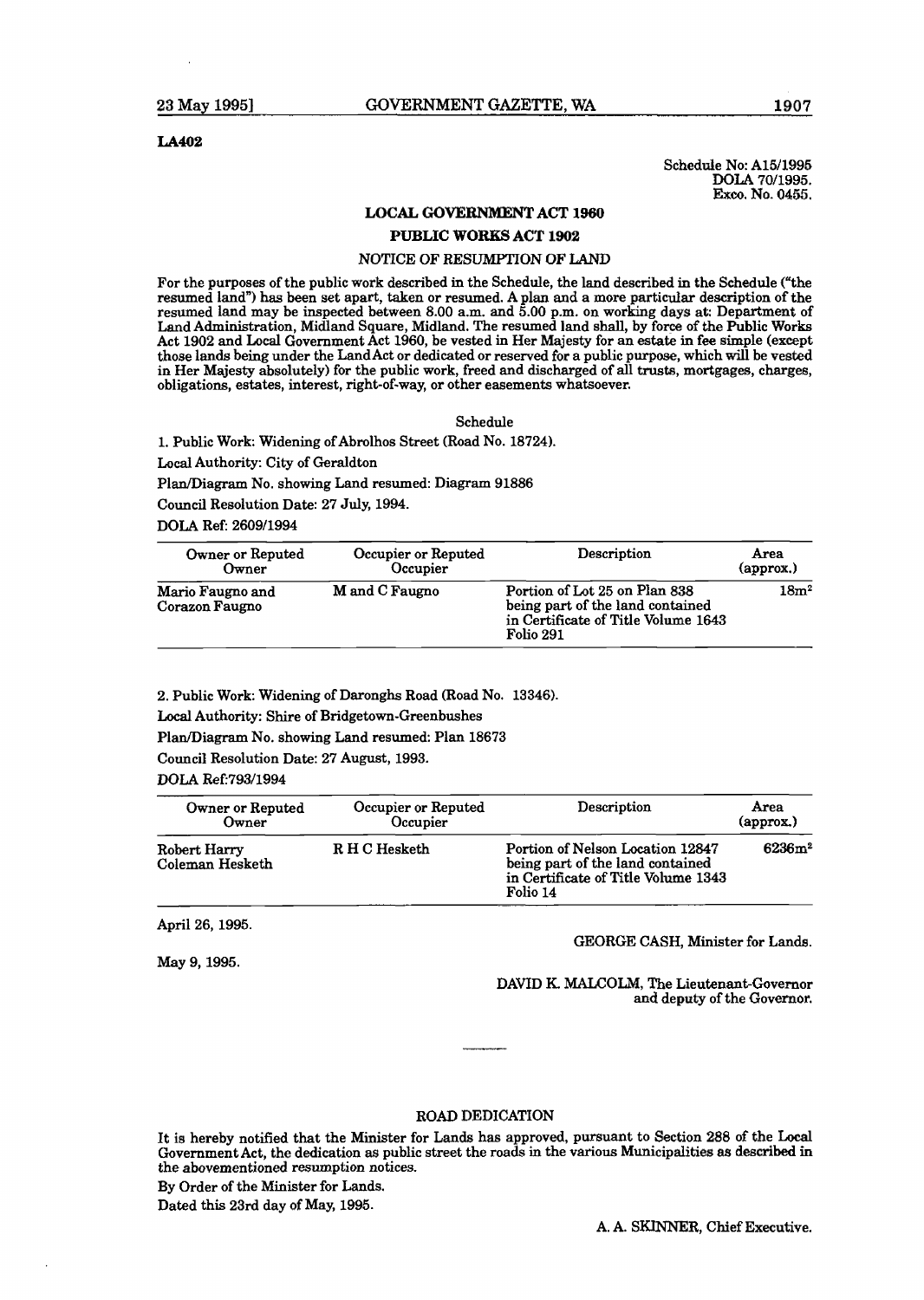#### **LB901**

#### **LOCAL GOVERNMENT ACT 1960 PUBLIC WORKS ACT 1902**

File No. 52811995

#### NOTICE OF INTENTION TO TAKE OR RESUME LAND

Right of Way-Town of Vincent

THE Minister for Works hereby gives notice in accordance with the provisions of section **17(2)** of the hzblic Works Act **1902 (as** amended) that it is intended to take or resume under section **17(1)** of *tbatht,*  the piece or parcel of land described in the Schedule hereto, and being in the SWAN District, for the purpose of the following public work, namely, RIGHT OF WAY-TOWN OF VINCFNT and that the **said**  piece or parcel of land is marked off on **LT0** Diagram **1976** which may **be** inspected at **the** offtce of the Department of Land Administration, Midland, The additional information contained in the Schedule after the land description is to define locality only and in no way derogates from the Transfer of Land Act description.

| Schedule                  |                                       |                                                                                                                                                |                           |
|---------------------------|---------------------------------------|------------------------------------------------------------------------------------------------------------------------------------------------|---------------------------|
| Owner or Reputed<br>Owner | Occupier or Reputed<br>Occupier       | Description                                                                                                                                    | Area<br>${\rm (approx.)}$ |
| Cuthbert McKenzie         | Town of Vincent by<br>Notice of Entry | The land coloured brown and<br>marked ROW on Diagram 1976<br>being the land remaining in<br>Certificate of Title Volume 9<br><b>Folio 181.</b> | 196m <sup>2</sup>         |

Dated this **10th** day of May, **1995.** 

GEORGE CASH, Minister for Lands.

#### **LOCAL GOVERNMENT ACT 1860 PUBLIC WORKS ACT 1902**

File No. **487/1995** 

#### NOTICE OF INTENTION TO TAKE OR RESUME LAND Truncation and Widening of Russell Street-City of Bayswater.

**THE** Minister for Works hereby gives notice in accordance with the provisions of Section **17(2)** of the Public Works Act **1902 (as** amended) that it is intended to **take** or resume under **Section 17(1)** of that **Act,** the piece or parcel of land described in the Schedule hereto, and being in the Swan **District,** for the purpose of the following public work, namely, Truncation and Widening of Russell Street-City of Bayswater and that the said piece or parcel of land is marked off on Plan **LAWA 1059** which may **be**  inspected at the office of the Department of Land Administration, Midland. The additional information contained in the Schedule after the land description is to define locality only and in no way derogates **from** the Transfer of Land Act description.

Schedule

| оспечше                    |                            |                                 |                                                                                                                                               |                   |
|----------------------------|----------------------------|---------------------------------|-----------------------------------------------------------------------------------------------------------------------------------------------|-------------------|
| No. on Plan<br><b>LAWA</b> | Owner or Reputed<br>Owner  | Occupier or Reputed<br>Occupier | Description                                                                                                                                   | Area<br>(approx.) |
| 1059                       | ACN 065 643<br>343 Pty Ltd | ACN 065 643<br>343 Pty Ltd      | Part of Lot 1146 on<br>Plan 3401 (Sheet 1)<br>being part of the land<br>contained in Certificate<br>of Title Volume 2019<br><b>Folio 856.</b> | 121m <sup>2</sup> |

Dated this 10th day of May, **1995.** 

**GEORGE CASH,** Minister for **Lands.** 

#### **LOCAL GOVERNMENT ACT 1960 PUBLfC WORKS ACT 1902**

**]File No. 2843/1995** 

NOTICE OF INTENTION TO TAKE OR RESUME LAND

Widening of **Walter** Road--City of Bayswater.

**THE** Minister for Works hereby gives notice in accordance with the provisions of section **17(2)** of the Public **Works** Act **1902** (as amended) that it is intended to take or resume under section **17(1)** of thatAct, the piece or parcel of land described in the Schedule hereto, and being in the Swan District, for the purpose of the following public work, namely, Widening of Walter Road--City of Bayswater and that the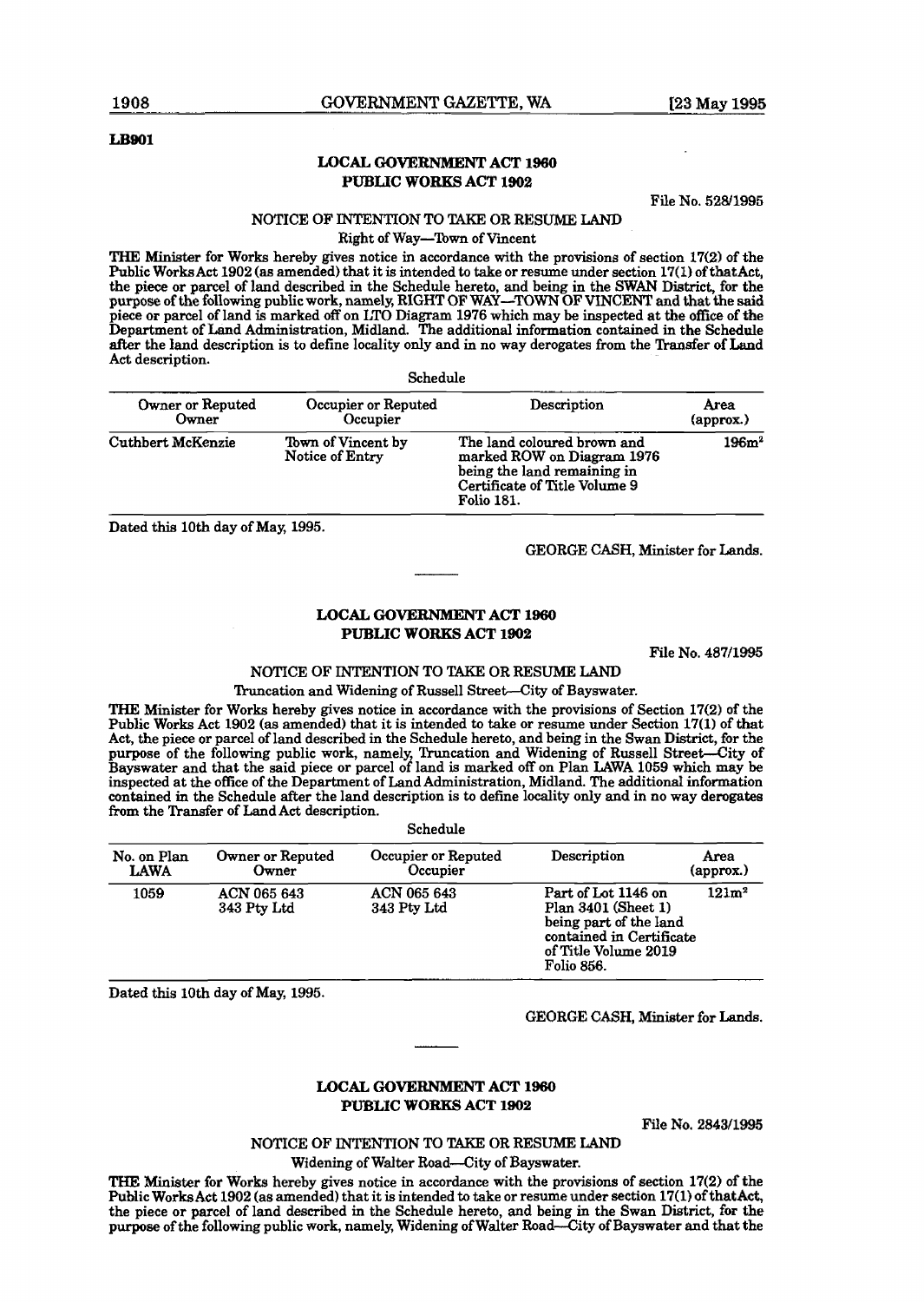said piece or parcel of land is marked off on Plan LAWA 1057 which may be inspected at the office of the Department of Land Administration, Midland. The additional information contained in the Schedule after the land description is to define locality only and in no way derogates from the Transfer of Land Act description.

| Schedule                   |                           |                                 |                                                                                                                                   |                   |
|----------------------------|---------------------------|---------------------------------|-----------------------------------------------------------------------------------------------------------------------------------|-------------------|
| No. on Plan<br><b>LAWA</b> | Owner or Reputed<br>Owner | Occupier or Reputed<br>Occupier | Description                                                                                                                       | Area<br>(approx.) |
| 1057                       | Frank Pileggi             | F. Pileggi                      | Part of Lot 26 on<br>Diagram 70396<br>being part of the<br>land contained in<br>Certificate of Title<br>Volume 1786 Folio<br>330. | 77 <sub>m²</sub>  |

Dated **this** loth day of May, 1995.

GEORGE CASH, Minister for **Lands.** 

Schedule No: A231995 **DOLA** 70/1995. Exco. No. 0456.

## **PERTH-JOONDALUP RAILWAY ACT 1989 PUBLIC WORKS ACT** 1902

#### NOTICE OF RESUMPTION OF LAND

For the purposes of the public work described in the Schedule, the land described in the Schedule ("the resumed land") has been set apart, taken or resumed. A plan and a more particular description of the resumed land may be inspected between 8.00 a.m. and 5.00 p.m. on working days at: Department of LandAdministration, Midland Square, Midland. The resumed land shall, by force of the Perth-Joondalup Railway Act 1989 and the Public Works Act 1902, be vested in Her Majesty for an **estate** in fee simple (except those lands being under the LandAct or dedicated or reserved for a public purpose, which will be vested in Her Majesty absolutely) for the public work, freed and discharged of all trusts, mortgages, charges, obligations, estates, interest, right-of-way, or other casements whatsoever.

#### Schedule

1. Public Work: Railway purposes, Currambine. **Local** Authority: City of Wanneroo. **PlanDiagram** No. showing Land resumed: Diagram 91962. **DOLA Ref:1331/1994.** 

| Owner or Reputed                                                       | Occupier or Reputed             | Description                                                                                                                                                                                      | Area               |
|------------------------------------------------------------------------|---------------------------------|--------------------------------------------------------------------------------------------------------------------------------------------------------------------------------------------------|--------------------|
| Owner                                                                  | Occupier                        |                                                                                                                                                                                                  | $(\text{approx.})$ |
| The Roman Catholic<br>Archbishop of Perth<br>and Davidson Pty.<br>Ltd. | Westrail vide Caveat<br>F565359 | That portion of Swan Location<br>1370 now shown as Swan<br>Location 12048 the subect<br>of Diagram 91962 being part<br>of the land contained in<br>Certificate of Title Volume 1897<br>Folio 808 | $3.6243$ ha        |

April 18, 1995.

**May** 9,1995.

#### GEORGE CASH, Minister for **Lands.**

DAVID K MALCOLM, The Lieutenant-Governor and deputy of the Governor.

#### **LOCAL GOVERNMENT**

#### **LG401**

### **DOG ACT X976**

#### **Shire of** *Albany*

It is hereby notified for public information that the following person has been appointed as Registration Oficer under the above Act

Naomi Louise Kipling

The following appointment is hereby cancelled-

Terrance Hayden Broadhurst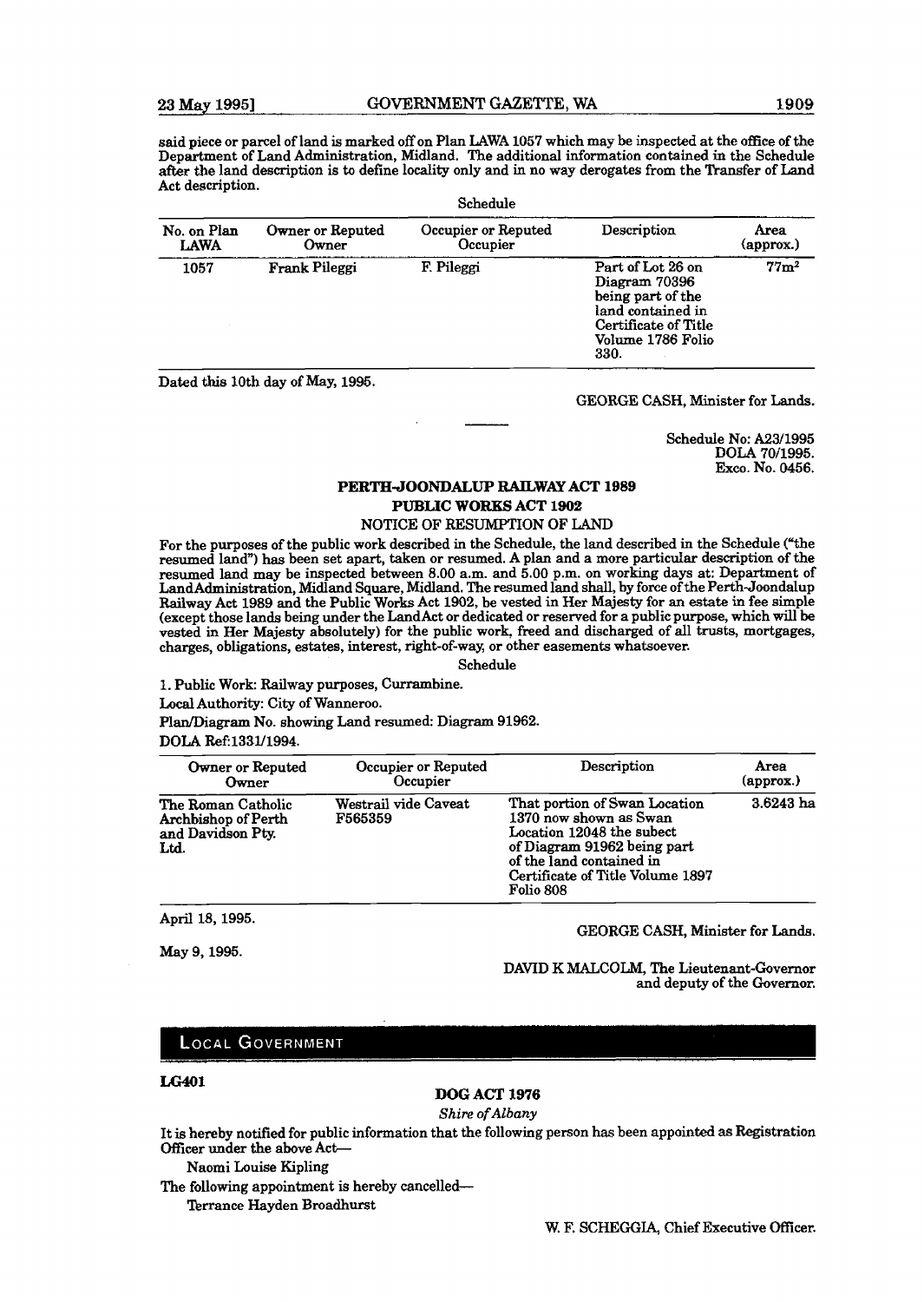#### **LG402**

### SHIRE OF WONGAN-BALLIDU

Relieving Environmental Health Officer

It is hereby notified for public information that Mr Keith William Cleverly has been appointed Relieving Environmental Health Officer to the Shire of Wongan-Ballidu from May 16, 1995 until further notice.

The appointment of Mr Linton Keith Thomas is cancelled as from May 16,1995.

Acting Building Surveyor

It is hereby notified for public information that Mr Frank Joseph Peczka has been appointed Acting Building Surveyor to the Shire of Wongan-Ballidu from May 16, 1995 until further notice. The appointment of Mr Linton Keith Thomas is cancelled as from May 16, 1995.

FRANK J. PECZKA, Chief Executive Officer.

**LG403** 

**DOG ACT 1976** 

Section 18 **(2)** 

Colour of Dog Registration Tags

1. The Minister for Local Government hereby orders, under section 18 **(2)** of the Dog Act 1976, that the colour specified in the following table for a registration period shall be the colour of registration tags issued under section 16 (6) of the Act for that period.

Table

Registration Period Ending Colour 31 October, 1996 Blue 31 October, 1997 Green 31 October, 1998 Yellow

Dated 12 May 1995.

PAUL OMODEI, Minister for Local Government.

## PLANNING

## **TOWN PLANNING AND DEVELOPMENT ACT 1928**

SCHEME **AMENDMENT** AVALABLE **FOR** INSPECTION

**City of** *Cockburn* 

District Zoning Scheme No. 2-Amendment No. 124

Ref: 853/2/23/19, Pt. 124.

Notice is hereby given that the City of Cockburn has prepared the abovementioned scheme amendment for the purpose of-

- 1. Rezoning Lot 500, portion of the northern moiety of Pt. Lt. 13, the southern moiety of Pt. Lot 13, all of Cockburn Sound Location 264 Rockingham Road, Spearwood and portion of Lot 23 of Cockburn Sound Locations 111 and 150 Mell Road, Spearwood from "Rural" to "Residential **R30n.**
- 2. Including portion of the northern moiety of Pt. Lot 13, portions of Lot 12 and Lot 11 all of Cockburn Sound Location 264 Rockingham Road and portion of Pt. Lot **41.** and Lot 24 of **Cockburn**  Sound Location 150 Me11 Road Spearwood within a Local Authority Scheme Reserve for the purpose of a Primary School.

Plans and documents setting out and explaining the scheme amendment have been deposited at Council Offices, 9 Coleville Crescent, Spearwood and at the Western Australian Planning Commission, Albert **Facey** House, 469 Wellington Street, Perth, and will be available for inspection during ofice hours up to and including July 4, 1995.

Submissions on the scheme amendment should be made in writing on Form No. 4 and lodged with the undersigned on or before **July** 4, 1995.

**This** amendment is available for inspection in order to provide an opportunity for public comment and it should not be construed that final approval will be granted.

**PD401**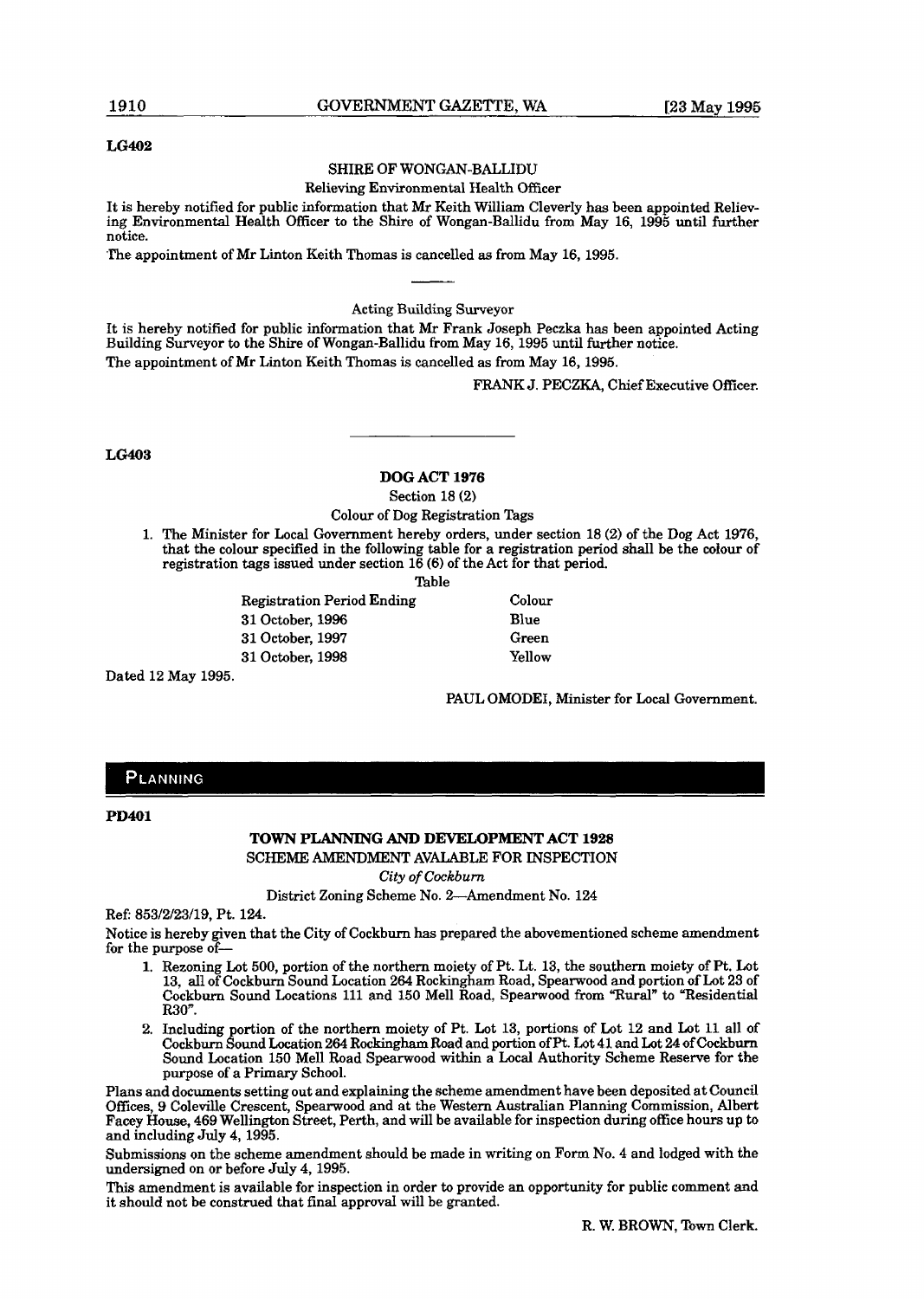#### **PD402**

### **TOWN PLANNING AND DEVELOPMENT ACT** 1928

#### MODIFICATION TO SCHEME AMENDMENT AVALABLE FOR INSPECTION

**City** of Stirling

#### District Planning Scheme No. 2-Amendment No. 239

Ref: 853/2/30/34, Pt. 239.

Notice is hereby given that the following modifications have been made to the abovementioned scheme amendment-

- 1. Reducing the proposed R20 coding in the south-eastern portion of Mt Lawley (bounded by Queens Crescent, First Avenue, Coode Street, Second Avenue, Railway Parade, Walcott Street and Beaufort Street), to **Low** Density Residential **R12.5.**
- 2. Reducing the proposed R40 coding on the north side of Queens Crescent, Mt Lawley, to **Low**  Density Residential R12.5.
- 3. Reducing the propsed R80 coding abutting Adair Crescent, to Medium Density Residential R60.

Plans and documents setting out and explaining the scheme amendment have been deposited at Council OEces, Civic Place, Stirling and at the Western Australian Planning Commission, Albert Facey House, 469 Wellington Street, Perth, and will be available for inspection during office hours up to and including June 20,1995.

Submissions on the scheme amendment should be made in writing on Form No. 4 and lodged with the undersigned on or before June 20,1995.

This amendment is available for inspection in order to provide an opportunity for public comment and it should not be construed that final approval will be granted.

G. S. **BRAY,** Town Clerk.

**PD403** 

#### **TOWN PLANNING AND DEVELOPMENT ACT 1928**

SCHEME AMENDMENT AVALABLE FOR INSPECTION

**City** of **Subiaco** 

Town Planning Scheme No. 3-Amendment No. 23

**Ref:** 853/2/12/3, Pt. 23.

Notice is hereby given that the City of Subiaco has prepared the abovementioned scheme amendment for the purpose of-

- **(1)** amending the Scheme Maps be re-coding the Residential R30 areas to R20 and R15 for Daglish.
- (2) **making** appropriate modifications to the Scheme Text.

Plans and documents setting out and explaining the scheme amendment have been deposited at Council Offices, 241 Rokeby Road, Subiaco and at the Western Australian Planning Commission, Albert Facey House, 469 Wellington Street, Perth, and will be available for inspection during office hours up to and including July 24, 1995.

Submissions on the scheme amendment should be made in writing on Form No. 4 and lodged with the undersigned on or before July 24,1995.

This amendment is available for inspection in order to provide an opportunity for pubIic comment and it should not be construed that final approval will be granted.

**P. 3.** WALKER, **'Ibwn** Clerk.

**PD404** 

## **TOWN PLANNING AND DEVELOPMENT ACT 1928** APPROVED TOWN PLANNING SCHEME AMENDMENTS

**Shire of** *Dandaragan* 

Town Planning Scheme No. 6-Amendment No. 8

Ref: 853/3/6/7, Pt. 8.

It is hereby notified for public information, in accordance with Section 7 of the Town Planning and Development Act 1928 that the Hon Minister for Planning approved the Shire of Dandaragan Town Planning Scheme Amendment on May 16, 1995 for the purpose of-

**1.** Rezoning Melbourne Locations 744,745,681,716 and 2528, Portions of Melbourne Locations 2488, 2520 and 3112 and Portions of Crown Reserves 19206, 30053 and 1222 from Rural to Special **Rural** as depicted on the amended plan dated the 15th day of April 1993.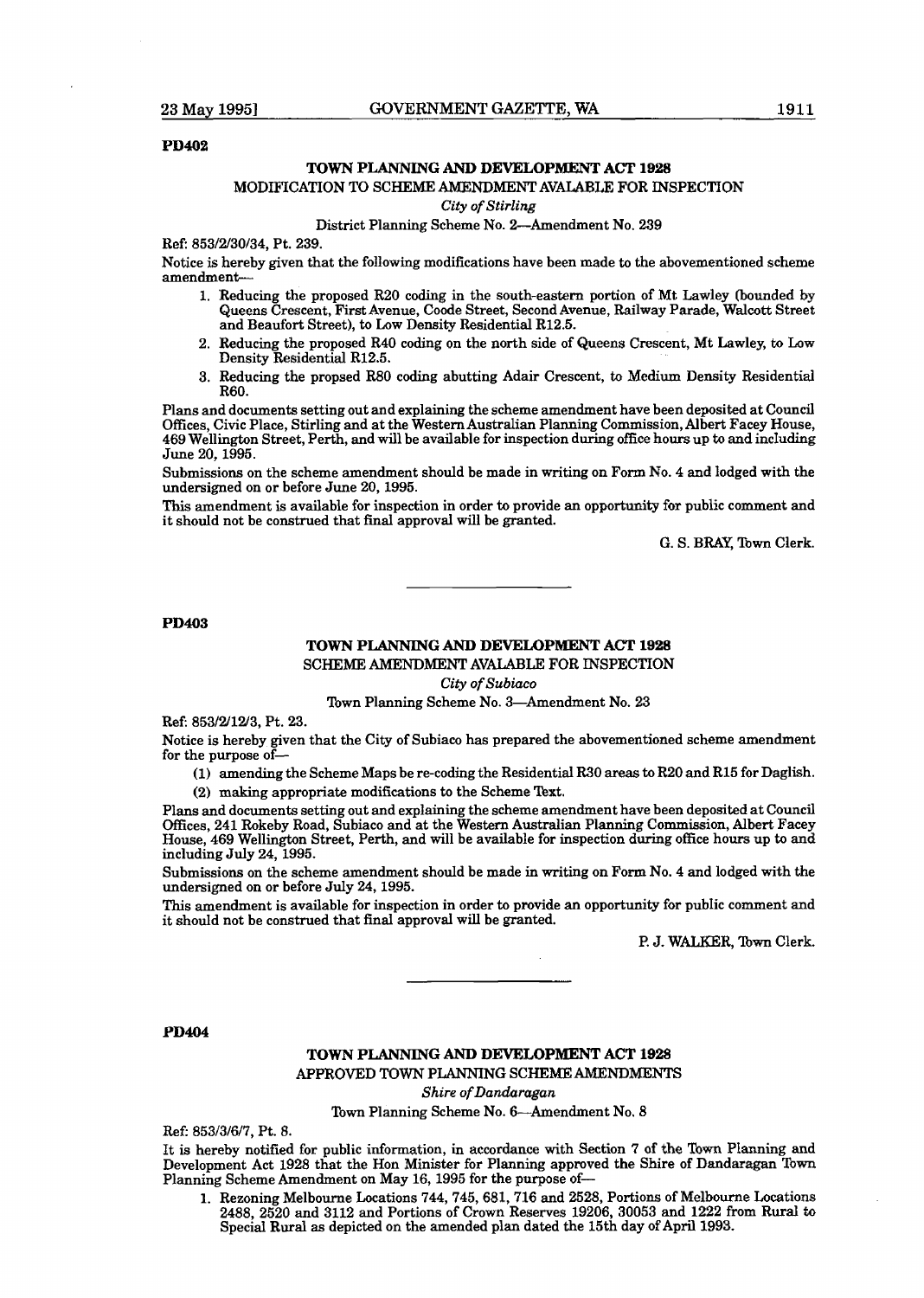2. Including the land within Appendix 1—Additional Requirements Special Rural Zone—of the Scheme Text **as** follows-

| Area of Location                                                                                                              |  | <b>Additional Requirements</b>                                                                                                                                                                                                                                                                                                                                                                                                            |
|-------------------------------------------------------------------------------------------------------------------------------|--|-------------------------------------------------------------------------------------------------------------------------------------------------------------------------------------------------------------------------------------------------------------------------------------------------------------------------------------------------------------------------------------------------------------------------------------------|
| 3.<br>Melbourne Locations Pt. 3112.<br>757, 2520, 716, 681, 744, Pt. 2528<br>and Pt. Crown Reserves 19206.<br>1222 and 36053. |  | a) Subdivision shall generally be in accordance with the Plan of<br>Subdivision Hill River (Fatfields), endorsed by the Shire Clerk,<br>the Plan of Subdivision shall be kept with the Scheme<br>documents by Council and made available for public inspec-<br>tion. No further breakdown of the land will be permitted until<br>such time as Council has finalised its Rural Strategy for the<br>whole of the Shire.                     |
|                                                                                                                               |  | b) A proven potable water supply by means of a 92,000 litre roof<br>water tank, to each new allotment to the satisfaction of both<br>Water Authority of Western Australia (WAWA) and Council.                                                                                                                                                                                                                                             |
|                                                                                                                               |  | c) The subdivider shall advise all purchasers of subdivided lots<br>that the lots are located within the Jurien Groundwater Area<br>and that licencing under the Rights in Water and Irrigation<br>Aci applies in this area.                                                                                                                                                                                                              |
|                                                                                                                               |  | Purchasers will be required to apply to the Water Authority of<br>Western Australia for a licence to sink and draw water from a<br>well or bore for domestic and stock purposes, and the irriga-<br>tion of an area not exceeding 0.2 hectares (1500 kl/year).                                                                                                                                                                            |
|                                                                                                                               |  | d) On site effluent disposal systems servicing development on the<br>lots should be to the specifications of the local authority. The<br>use of non-standard effluent disposal systems may be required<br>and in any event the following requirements shall be satisfied:                                                                                                                                                                 |
|                                                                                                                               |  | 1. 2.0 m separation achieved between the base of the leach<br>drains and the highest recorded ground water level.                                                                                                                                                                                                                                                                                                                         |
|                                                                                                                               |  | 2. At least a 100 metre horizontal separation is achieved<br>between the disposal system and existing drains, water<br>courses or water bodies.                                                                                                                                                                                                                                                                                           |
|                                                                                                                               |  | 3. The area around each effluent disposal system shall be<br>planted with indigenous trees and shrubs by the land owner<br>and be maintained to the satisfaction of the local authority.                                                                                                                                                                                                                                                  |
|                                                                                                                               |  | 4. Prevention of direct movement of wastewater and nutri-<br>ents from the locality of each disposal area.                                                                                                                                                                                                                                                                                                                                |
|                                                                                                                               |  | e) No building shall be permitted within 20 metres of the front of<br>any allotment, 50 metres from the rear boundary of any allot-<br>ment and 10 metres from the side boundaries of any allotment.                                                                                                                                                                                                                                      |
|                                                                                                                               |  | f) Where Council is of the opinion that a proposed dwelling would<br>detract from the visual amenity of the open Molah Hill land-<br>scape, it may require the applicant to submit alternative plans<br>which specify the use of permanent materials, and which merge<br>buildings into the natural landscape in terms of building<br>proportions, and the colours and textures of materials.                                             |
|                                                                                                                               |  | g) When an application is made to Council for a building licence,<br>a landscape plan shall be submitted identifying the location<br>and species of trees and shrubs to be planted as part of site<br>development. Issue of a building license will be conditional on<br>the implementation and maintenance of the landscape plan.                                                                                                        |
|                                                                                                                               |  | h) Where in the Council's opinion there is a deficiency of tree cover<br>on any particular allotment, the Council may require the plant-<br>ing and subsequent maintenance of no more than 10 trees of a<br>specified type as a condition of development approval.                                                                                                                                                                        |
|                                                                                                                               |  | i) On the lot marked "Wilderness Resort" on the Plan of Sub-<br>division the Council may allow uses permitted within the<br>Tourist Zone as "AP" uses having complied with the terms of<br>Clause 2.2.2.                                                                                                                                                                                                                                  |
|                                                                                                                               |  | j) Areas marked on the Plan of Subdivision as "Not to be Cleared"<br>shall not be cleared except for the purposes of building con-<br>struction or road access and in that event owners will stabilise<br>land at the order of Council to prevent erosion by wind.                                                                                                                                                                        |
|                                                                                                                               |  | k) An owner shall not stock an allotment with domestic animals<br>in excess of ten livestock units per hectare (Dry Sheep<br>Equivalents) of A class soils and otherwise five livestock units<br>per hectare (Dry Sheep Equivalents) of land able to be cleared.<br>In any event where an owner runs domestic stock, all land<br>marked "Not to be Cleared" shall be fenced to prevent land<br>degradation and potential erosion by wind. |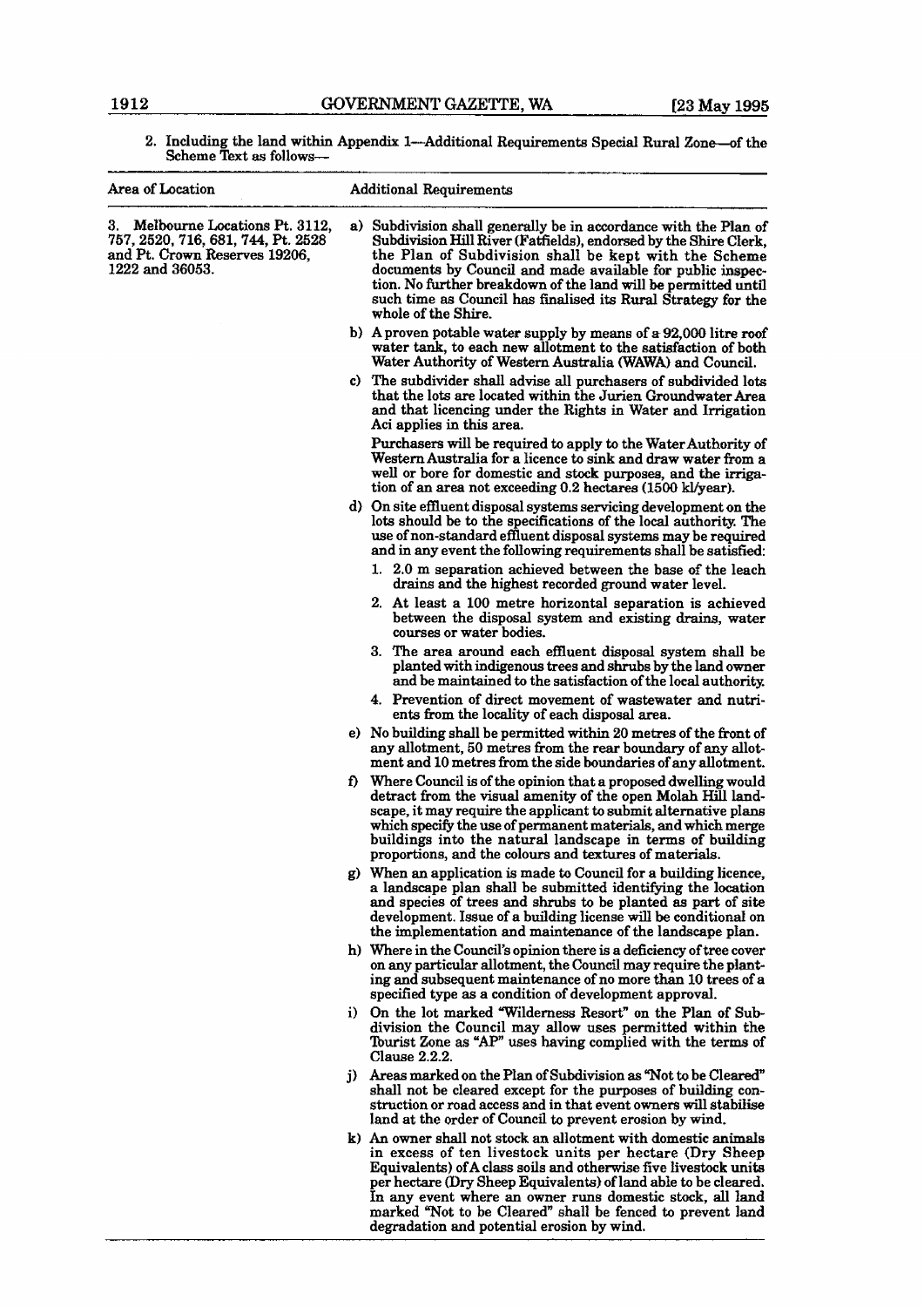| Area of Location | <b>Additional Requirements</b>                                                                                                                                                                                                                                                                                                                                                                                                                                                                                |  |  |
|------------------|---------------------------------------------------------------------------------------------------------------------------------------------------------------------------------------------------------------------------------------------------------------------------------------------------------------------------------------------------------------------------------------------------------------------------------------------------------------------------------------------------------------|--|--|
|                  | 1) The Hammersley homestead originally built on CG 681 in the<br>1990's shall not be modified in any way without the prior<br>consent of the Council. The owner of the homestead allotment<br>will be encouraged to restore and maintain the environs of the<br>house including original exotic and indigenous trees to<br>conserve early European settlement associations.                                                                                                                                   |  |  |
|                  | m) Development of the subdivision of Fatfields Farm Special<br>Rural Zone in accordance with the requirements of this Town<br>Planning Scheme shall not commence until an agreement has<br>been endorsed between the Council of the Shire of Dandaragan<br>and the subdividing owner whereby a primary condition of an<br>approval to subdivide the land requires the Jurien/Cervantes<br>Road to be constructed according to an equitable cost formula<br>requiring contribution from the subdividing owner. |  |  |

G. **SNOOK,** President. B. J. **GOLDING,** Shire Clerk.

**PD405** 

### **TOWN PLANNING AND DEVELOPMENT ACT 1928**  APPROVED **TOWN** PLANNING **SCHEME** AMENDMENTS

**Shire** *of Dandamgan* 

Town Planning Scheme No. 6-Amendment No. 10

**Ref: 853/3/6/7,** Pt. **10.** 

It is hereby notified for public information, in accordance with Section 7 of **the flown** Planning **and**  Development Act 1928 that the Hon Minister for Planning approved the Shire of Dandaragan Town Planning Scheme Amendment on May **16,1995** for the purpose of deleting the words in Clause **3.1.8** (b) of the Scheme Text and replacing them with the following-

"Before the Council agrees to accept a cash payment in lieu of the provision of parking spaces the Council must have already provided a public carpark nearby, or must have firm proposals for providing a public are park area nearby.'

> G. **SNOOK,** President. B. J. **GOLDING, Shire** Clerk.

**PD406** 

#### **TOWN PLANNING AND DEVELOPMENT ACT 1928**  APPROVED TOWN PLANMnG SCHEME AMENDMENTS

**Shire** *of Kalamunda* 

District Planning Scheme No. 2-Amendment No. **154** 

**Ref: 853/2/24/16, Pt. 154.** 

It is hereby notified for public information, in accordance with Section 7 of the Town Planning and Development Act 1928 that the Hon Minister for Planning approved the **Shire** of **Ralamuzlda !bwn**  Planning Scheme Amendment on May **16,1995** for the purpose of-

In the scheme Text inserting in Appendix D "Schedule of Additional Uses" in the column headed **"PART** OF **LAND"** the following:

**"VICTORIA ROAD WATLE GROVE** 

Lot 108 Portion Canning Location 12"

and in the column headed "ADDITIONAL **USE",** and commencing on the **same** line, inserting: **"AFtT S'I'UDIO ART** GALLERY **AND** ART SCHOOL, subject to:

- **(1)** these **uses** being restricted to the current scale of operation and conhed to the exist**ing** residence as approved under Building Licence **7677/1558.** No **addition to** the **bdd**ing being permitted;
- (2) a maximum of **6** students per day **to** attend the Art School;
- **(3)** a **minimum** of **6** parking bays being provided on site,
- **(4)** these uses **being** personal to Mr John Kingsley Baldock only and will automatically cease on his demise or when the property is sold (ie. theAdditiona1 Use is not transferable to other members of his family or any other person);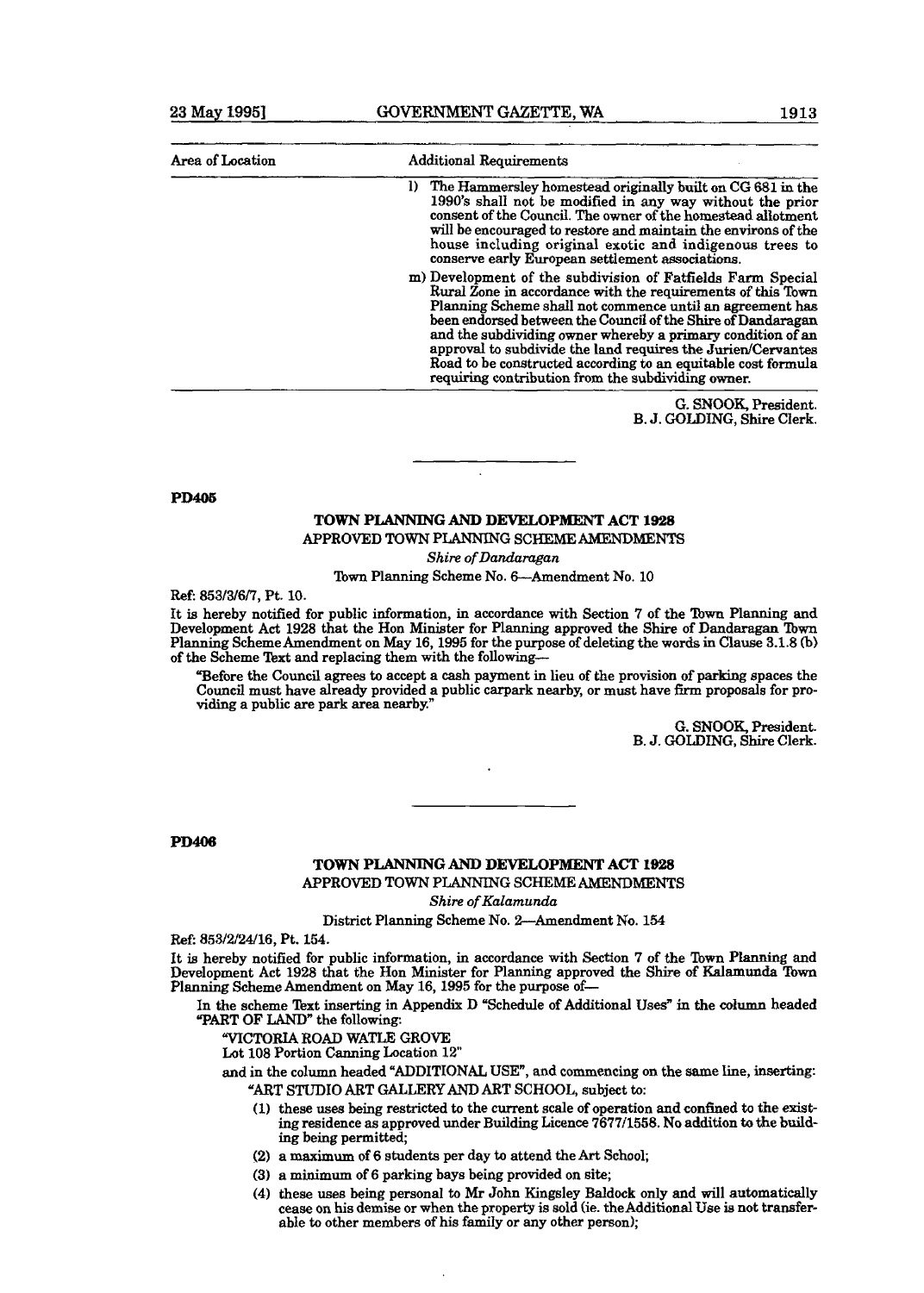- **(5)** no non-conforming use rights implied or otherwise being accrued;
- *(6)* any on site advertising to be non-illuminated , limited to a sign not exceeding 600 **ram**  square and subject to Council approval."

**0.** F. McGRATH, President. D. E. **VAUGHAN,** Shire Clerk,

#### **PD407**

## **TOWN PLANNING AND** DEVELOPMENT ACT 1928 APPROVED **TOWN** PLANNING SCHEME **AMENDMENTS**

**Shire of** *Murray* 

Town Planning Scheme No. 4-Amendment No. 55

**Ref:** 853/6/16/7, Pt. 55.

It is hereby notified for public information, in accordance with Section 7 of the **lbwn** Planning and DevelopmentAct 1928 that the Hon Minister for Planning approved the Shire of Murray Town Planning Scheme Amendment on May 16,1995 for the purpose of-

- 1. Rezoning Lot 5 (Cockburn Sound Location 16) from 'Rural' Zone to 'Special Rural' Zone in accordance with the Scheme Amendment Map;
- 2. Amending the Scheme Text by including the following within Schedule 4 Special **Rural** Zone:

#### SCHEDULE 4

#### SPECIAL RURAL ZONE

(A) SPECIFIC **LAND** 

Lot 5 Paterson Road, Pinjarra

#### (B) SPECIAL PROVISIONS RELATING TO **(A)**

- (i) Within the Special Rural Zone the intent is to create an equestrian based **rural** residential retreat area with the emphasis on the merging of development with landscape.
- (ii) Subject to the approval of the State Planning Commission, subdivision of the land within this Specid Rural Zone shall be generally in accordance with the layout of the Subdivision Guide Plan adopted by the Council.
- (iii) No lot shall be less than 2 hectares in area.
- (iv) In order to conserve the landscape, trees and other indigenous vegetation shall not be felled or cleared without prior written approval ofthe Council except where required for the erection of a single house, outbuildings, stables, effluent disposal system, accessways, fences and firebreaks.
- (v) (a) The following uses are permitted  $({}^{\alpha}P^{\alpha})$ :

Single House **Outbuilding** Stables Public Utility

- (b) The following uses may be permitted at the discretion of the Council ("AA"): Home Occupation
- (c) All other uses are not permitted  $(^\alpha X^n)$ :
- **(vi)** Buildings shall not be constructed within 20 metres ofa street alignment or rear boundary or within 10 metres of any other boundary.
- (vii) All fencing shall be of open post and rail or post and wire construction and shall be maintained to the satisfaction ofthe Council.
- (viii) Each dwelling shall be provided with a supply of potable water from a roof catchment of not less than 120 square metres in projected plan area, connected to a storage **tank** with a **mini-** mum capacity of 92,000 litres.
- **(h)** The keeping or agistment of any livestock shall be limited to two horses per lot or the dry sheep equivalent. The type and number of any other livestock shall comply with the recommendations of the Department of Agriculture in accordance with the pasture type. Notwithstanding the foregoing, the Council may require stocking rates to be reduced where, in the opinion of the Department of Agriculture they are excessive or the land is subjected to significant additional nutrient application.
- **(X)** On-site effluent disposal systems shall be to the specifications **and** satisfaction of both the Council and the Health Department of Western Australia. Effluent disposal systems shall be built to the following requirements:
	- **(a)** Vertical separation of not less than 2 metres between the base ofthe leach drain and the highest recorded irrigation area groundwater level or bedrock;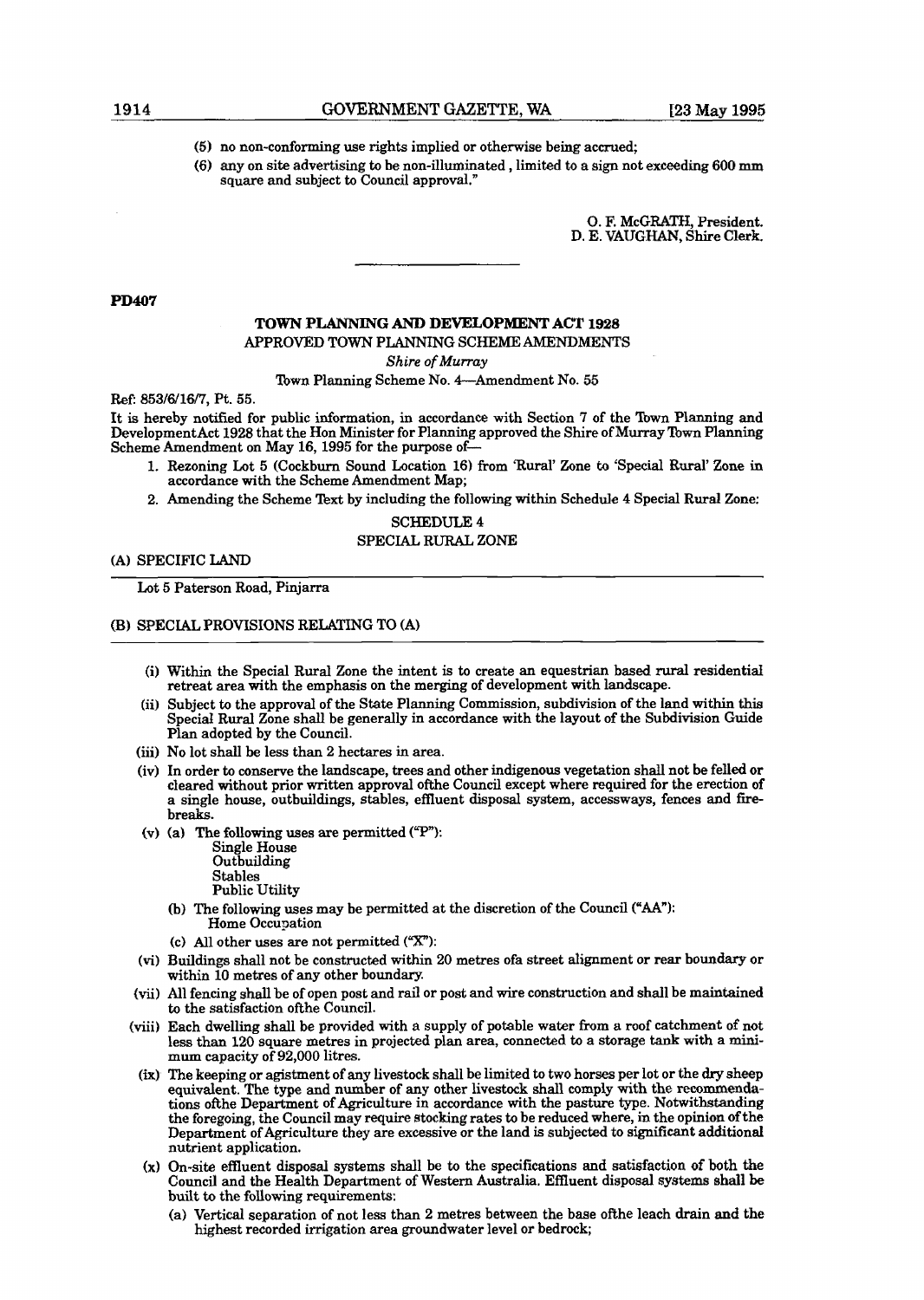- (b) Horizontal separation of not less than 100 metres between the disposal system and exist**ing** drains, water courses or water bodies;
- (C) The area around each disposal system shall be planted with indigenous trees and shrub and be maintained to the satisfaction ofthe Council;
- (d) Prevention of direct movement of wastewater and nutrient from the locality of each **dis**posal area;
- (e) The landowner shall be responsible for ensuring that the system **is** maintained **h** the operational standards required by the Health Department of Western Australia, and the Council;
- **(D** The above requirements may be varied by resolution of the Council subject to the approval of the Department of Environmental Protection, the Health Department of Western Australia and the State Planning Commission, to reflect changes in effluent disposal system technology.
- Water Supply Provisions:
	- (a) The subdivider shall make arrangements satisfactory to the Council to ensure that prospective purchasers of the lots are advised that no reticulated water supply can be provided by the Water Authority of Western Australia.
	- (b) The land is subject to the provisions of the WaterAuthority of WesternAustralia's By-Laws applicable to underground water supply and pollution control. The subdivider/owner shall inform all prospective purchasers in writing of the Water Authority of Western Australia's requirements mentioned in (c) and (d) below.
	- (C) Awe11 licence must be obtained prior to construction of a well or bore to draw groundwater. Groundwater may be drawn from each of the lots to supplement household water supply needs and to supply water for irrigated development of an area of up to 1 000 m<sup>2</sup>. The maximum amount of groundwater permitted to be drawn shall be 1500 cubic metres annually
	- (d) Activities carried out on this land shall not contravene the Water Authority **of Western**  Australia's By-Laws applicable to underground water pollution control.
- Firebreaks shall be established and maintained to the specifications and satisfaction of the Council.
- The subdivision design shall allow for the maximisation of retention and consumption of **rain**water on site including both stormwater run-off from roads and drainage from land. For the purpose of preparing calculations, a one-in-ten year storm event shall be contained on site for a period of not less than three days.
- (xiv) The subdivider shall submit a landscape plan to the Council showing site contours, stands of existing trees and vegetation to be retained, and proposals for tree planting and maintenance at the time of making an application for subdivision.
- (xv) The subdivider shall, in accordance with the landscape plan approved by the Council, plant indigenous trees and shrubs of a species and at a density and distribution to the prior satisfaction ofthe Council. The issue of clearances by the Council for the subdivision of the land shall be conditional on these trees and shrubs having reached a selfsustaining stage of growth to cope with the ensuing summer.
- The subdivider shall either maintain the trees and shrubs planted until the land is sold; or shall plant sufficient numbers of trees and shrubs to allow for natural loss. Thereafter, the owners of the subdivided lots shall be responsible for the maintenance and replacement of those trees and shrubs planted by the subdivider to the satisfaction of the Council.
- Prior to the sale of any subdivided lots the subdivider shall erect a sign in a prominent place to inform prospective purchasers of these Special Provisions relating to the land.

N. H. **NANCARROW,** President. D. A. McCLEMENTS, Shire Clerk.

#### **PUBLIC NOTICES**

#### **22201**

#### **TRUSTEES ACT 1962**

Giuseppe Orlando of 2 Lambert Street, Alfred Cove.

Dunscore Nominees **Pty** Ltd (ACN 009 258 280) of **200** St George's Terrace, **Perth.** 

**James Antonio Mazza of 104 Lissadell Street, Floreat Park.** 

Robert Henry Olivier ofApartment 2, Coombe Apartments, **15-17** Coombe Road, The Peak, Hong Kong. John Paul Olivier of **73** Beatrice Street, Dalkeith and

Peet & Company Limited (ACN 008 665 834) of 200 St George's Terrace, Perth as trustees for the Regdel Syndicate (collectively "the beneficiaries").

Creditors and other persons having claims (to which section 63 of the Ttustees Act 1962, relates) in respect of the assets of the trust created by deed made 30 March 1989 between, inter alia, the beneficiaries are required by the trustees, Giuseppe Orlando of **2** Lambert Street, Alfred Cove, James **Antonio**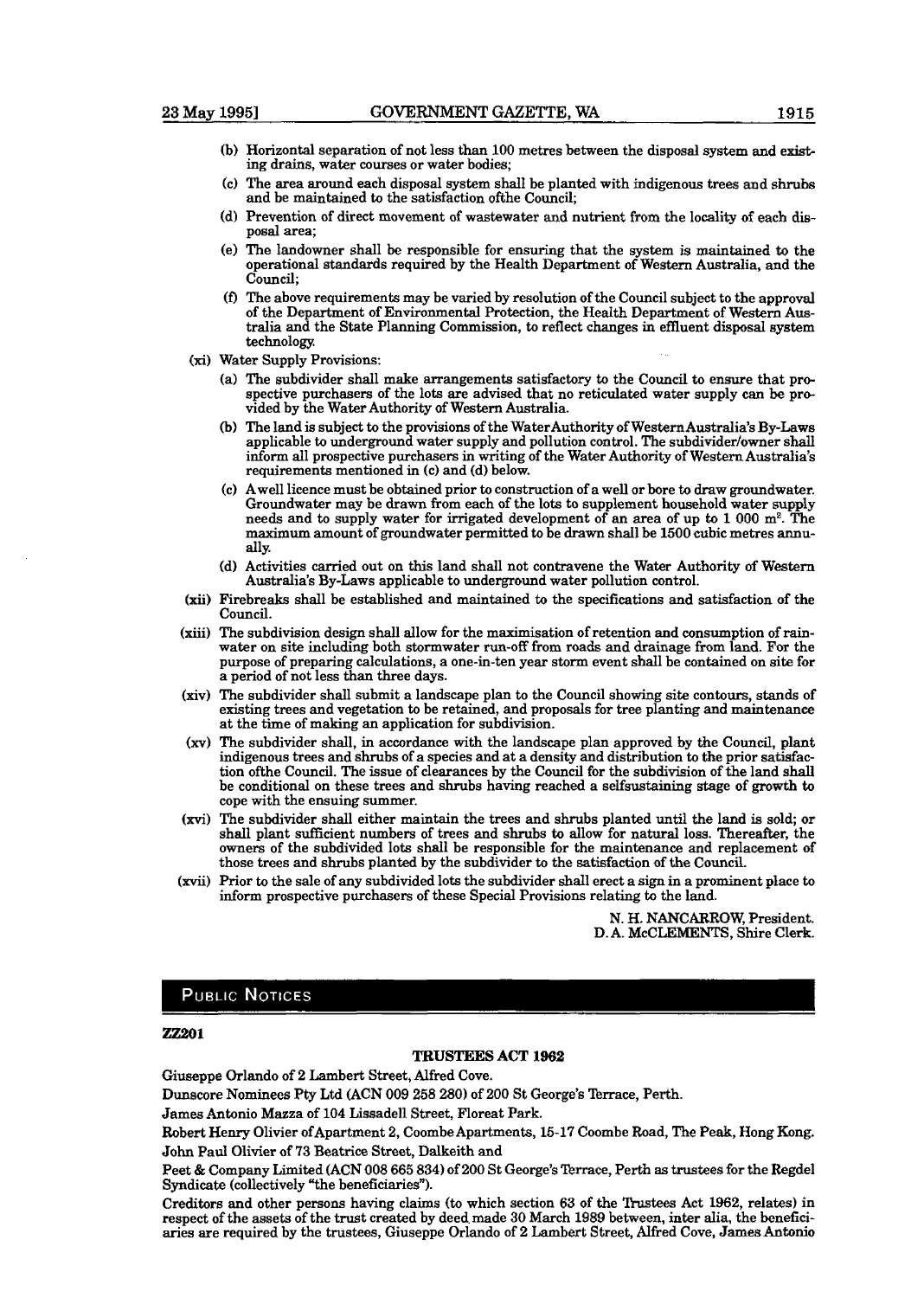Mama of **104** Lissadell Street, Floreat Park and Anthony Wayne Lemon of **30** The Esplanade, Peppermint Grove **to** send particulars of their claims to them by the 26th day of June 1995, after which date the trustees may distribute the assets of the trust, having regard only to the claims ofwhich they then **have**  notice.

**m401** 

### MEETING OF THE COMPANY

Town Farm Enterprises Pty Ltd

ACN: **008 920 465** 

In the matter of theAustralian Corporations and Securities Legislation and in the matter of Town **Farm**  Enterprises Pty LMACN: **008 920 465,** notice is hereby given that a final General Meeting of **the** above mentioned company will be held at Suite **6,16** Main Street, Osborne Park WA **6017** on the **15th** June, **1995.** 

J. CATENACCI, Liquidator.

**ZZ402** 

### NOTICE OF INTENTION TO DECLARE A DIVIDEND

Form **546** 

Town Farm Enterprises Pty Ltd ACN: **008 920 465** 

A first and **final** dividend is to be declared on the 14th June, **1995.** 

Creditors whose debts or claims have not already been admitted are required on or before **14th** June, **1995** fondly to prove their debts or claims. If they do not, they will be excluded from the benefit of the dividend.

Dated 7th **May, 1995.** 

J. CATENACCI, Liquidator.

## NOW AVAILABLE ! !

## Order your Bound Volumes of Government Gazette 1995

**An** attractively presented set of 4 Bound Volumes of Government Gazette

For Government Departments and private firms who presently arrange binding for their copies of Government Gazettes, the **State Law**  Publisher is now offering a subscription covering 4 Quarterly Volumes at a cost of **\$808.00.** 

**The** Gazettes will be bound in black cloth with gold foil letteringon the spine and personalised by the addition of the client's name in gold lettering on the front cover.

#### **PLEASE NOTE**

On the rare occasion where extta gazettes are published in one **quarter,**  a **fifth** volume may **be** required. In this instance an invoice will be issued to recoup the binding costs only of **\$105.00** over and above the subscription.

For further information please contact:

State Law Publisher Telephone: **383** 8851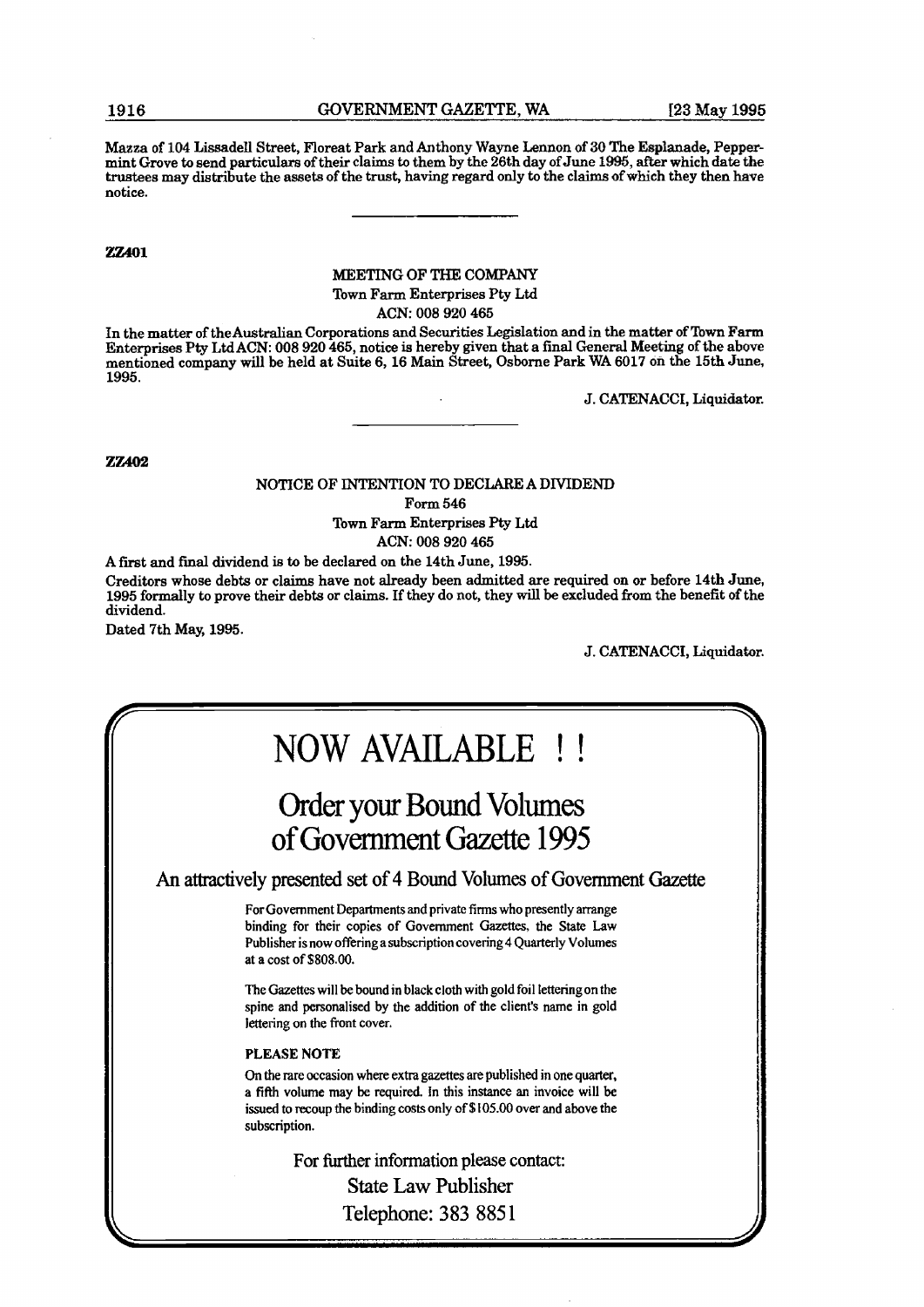**C** 

## WESTERN AUSTRALIA

## **PUBLIC SECTOR MANAGEMENT ACT 1994**

**Price: \$19.00 Counter Sales Plus Postage on 485 grams** 

\*Prices subject to change on addition **of** amendments.

## WESTERN AUSTRALIA

## **FISH RESOURCES MANAGEMENT ACT 1994**

**Price: \$16.20 Counter Sales Plus Postage on 340 grams** 

\*Prices subject to change on addition of amendments.

## WESTERN AUSTRALIA

## **ADOPTION ACT 1994**

**Price: \$13.40 Counter Sales Plus Postage on 215 grams** 

\*Prices subject to change on addition of amendments.

## WESTERN **AUSTRALIA**

## **COMMISSION ON GOVERNMENT ACT 1994**

**\*Price: \$3.60 Counter Sales Plus Postage on 70 grams** 

\*Prices subject to change on addition of amendments.